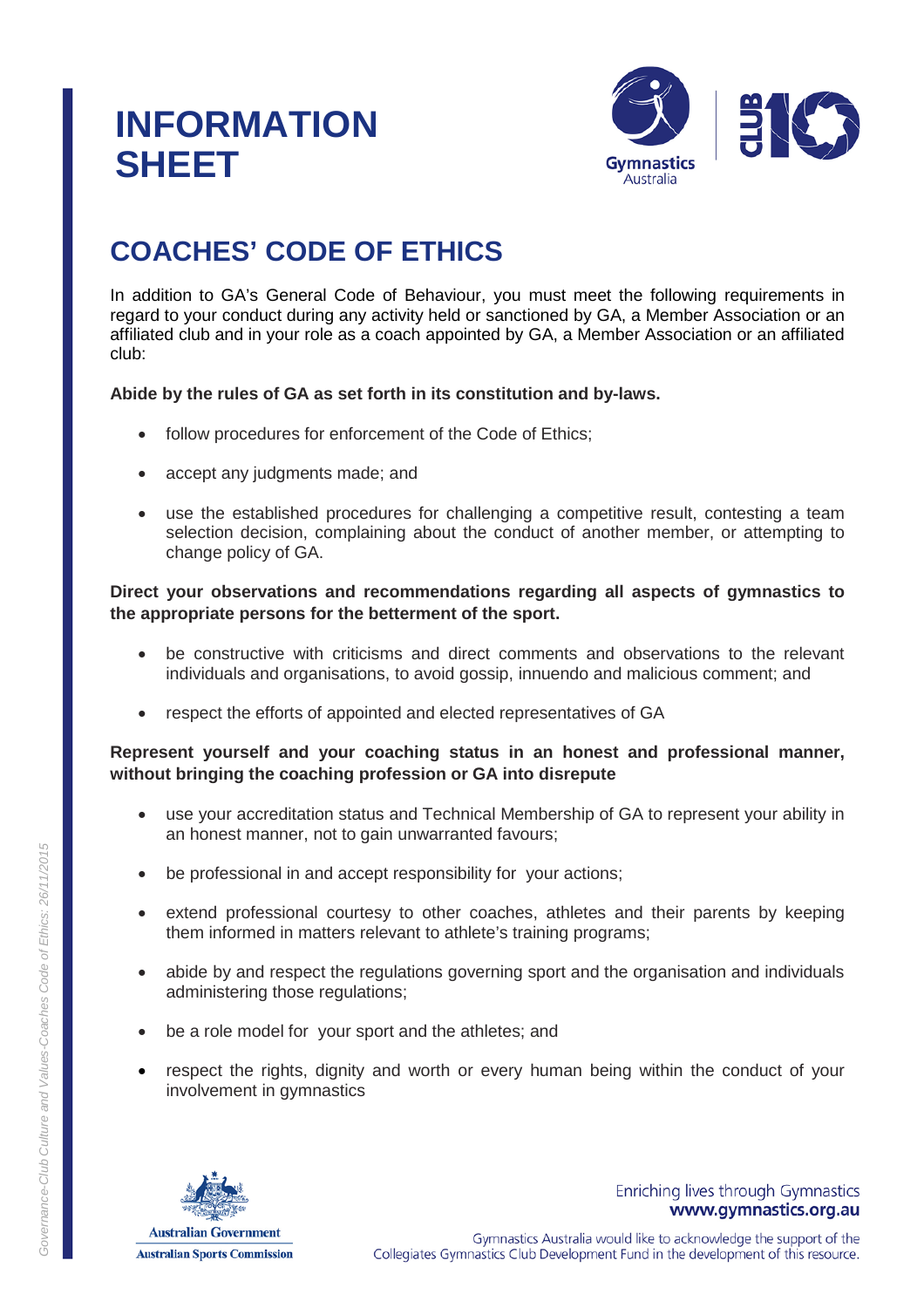

#### **Exercise a standard of care consistent with your competence and obligations as a coach**

- show concern for the health, safety and welfare of athletes and colleagues;
- coach within the limits of your competence as a coach;
- follow GA safety guidelines in respect of the duty of care owed to the athlete;
- provide planned and sequential training programs based on the individual developmental needs of athletes;
- modify the training program for injured athletes based on appropriate medical advice when required; and
- provide a safe environment for participants in training and competition

#### **Provide a quality service to your athletes and to the sport**

- maintain or improve your current National Coaching Accreditation scheme accreditation:
- seek continual improvement through performance appraisal and ongoing coach education;
- honour the responsibilities given to a coach by keeping all relevant qualifications up to date; and
- work to ensure athletes' time spent with you is a positive experience

#### **Promote and assist in the development of the coaching profession**

- assist others to develop good attitudes, skills and knowledge relating to the sport; and
- promote and assist in the education of other coaches

#### **Put athletes' welfare first; making decisions based on the best interests of your athletes' sporting, education and vocational careers**

- acknowledge the individual talents and potential of athletes; and
- maintain a balanced emphasis of sporting involvement within educational and career objectives